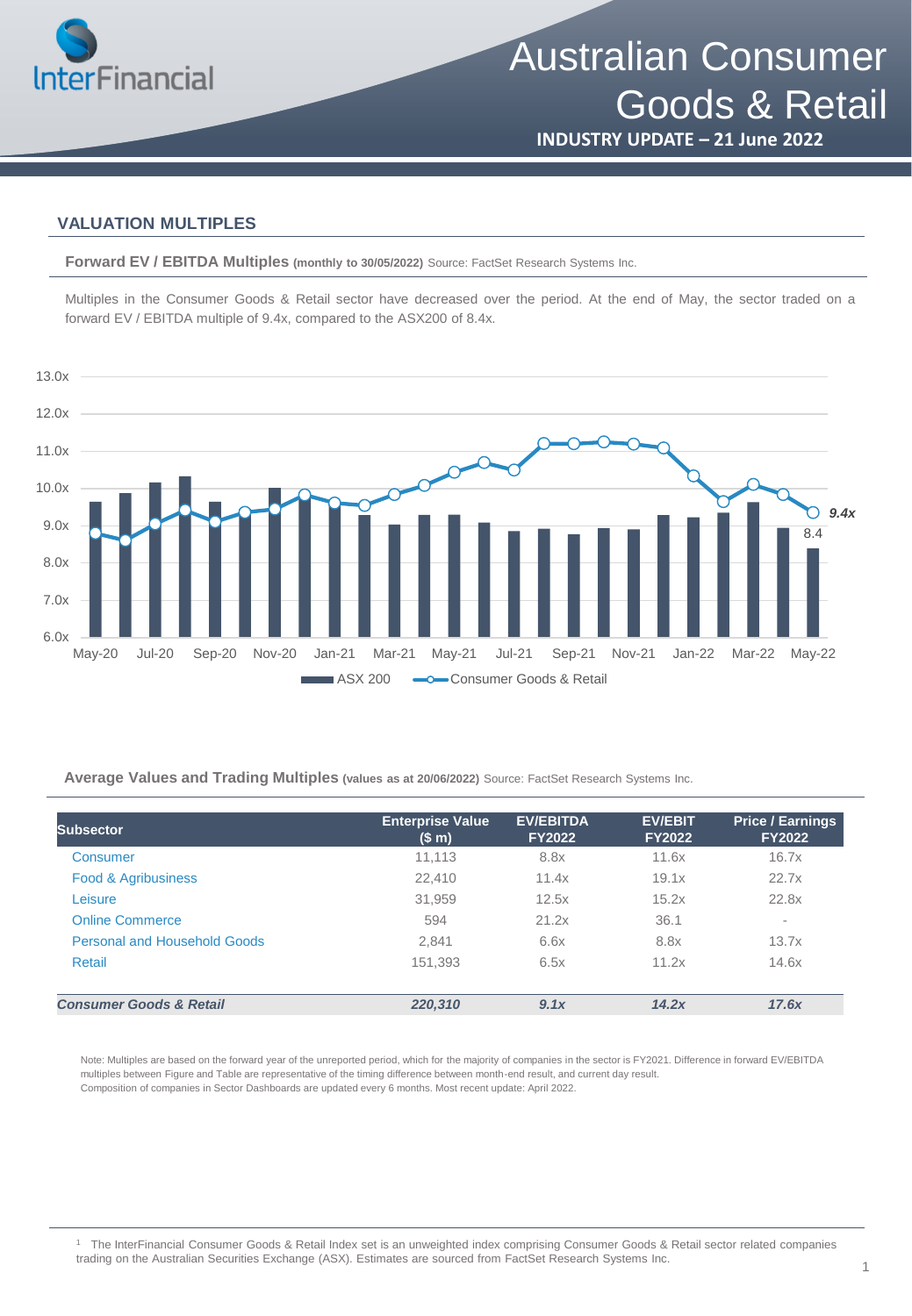

## Australian Consumer Goods & Retail

**INDUSTRY UPDATE – 21 June 2022**

#### **MERGER & ACQUISITION NEWS…**

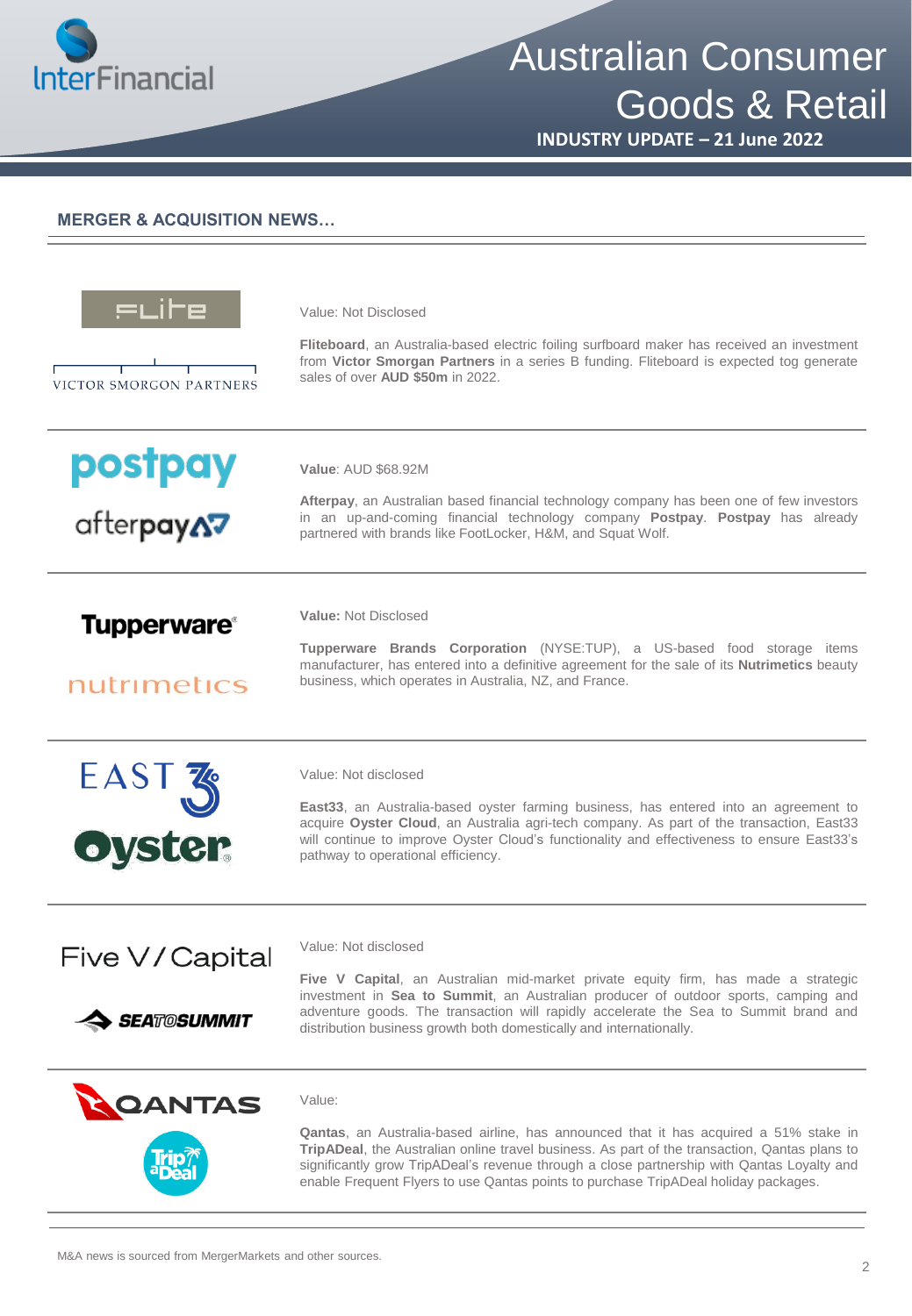

# Australian Consumer Goods & Retail

**INDUSTRY UPDATE – 21 June 2022**

### **RETAIL RUMOURS…**

- **Fonterra**, a New Zealand based dairy company has decided to continue its ownership of its company's Australian business.
- **Inghams**, an Australian poultry business, has buyers circling. **BGH Capital** have considered an offer for the poultry company as well as **Cargill, JBS**, and **Pacific Equity Partners**. Inghams has a market value of AUD \$1.04bn.
- **Eden Brew**, an Australian-based lab-made milk is seeking to raise capital of AUD \$20m for greater product development and exposure.
- **Solace Sleep,** an Australian bedding company has welcomed investors to approach and accelerate its domestic growth.
- **Hawke's Brewing Co.** an Australian beer maker, is seeking more capital to support "another step" in a year or two following the recent closing of its AUD 4.3m raising.
- **Quadrant Private Equity** and **JB Hi-Fi** have withdrawn from the auction for **Jaycar**, an Australian electronics retailer. Other potential bidders include **Super Retail Group** and private equity players such as **CPE Capital** and **BGH Capital**.
- Offers for **David Jones,** an Australia-based department store operator, have not met the expectations of owner **Woolworths**. Woolworths entered talks with **Anchorage Capital Partners** after an offer from **Allegro Funds** came in well below price expectations.
- **Quadrant Private Equity** could acquire **Retail Zoo**, an Australia-based owner of the Boost Juice and Betty's Burger chains. Quadrant has made the approach as its owner **Bain Capital** prepares the company for IPO.
- **STACK Infrastructure** has announced that it has partnered with **Hickory**, an Australian commercial real estate developer, to enter the Australian data centre market.
- **Pizza Hut Australia** owner **Allergro Funds** is seeking growth minded acquirers for the fast-food chain's Australian operations. The company generates an annual EBITDA of about AUD 15m and is expected to attract both domestic and offshore PE firms.
- **PointsBet**, an Australian-based bookmaker, has rejected an AUD 220m-plus offer from **New Corporation** and **Matthew Tripp** for its Australian business. News Corporation is expected to launch an online wagering business later this year.
- **AGR Partners** is considering the divestment of its 19.5% stake in **Ridley Corporation**, an Australia-based producer of animal feed. **Graincorp** and **Elders** could be eyeing the business which currently has a market capitalization of AUD 550m.
- **Packhorse Pastoral**, an Australian agricultural fund manager, is seeking investors to help fund land purchases. The purchases are part of the group's plan to manage AUD 300m in agriculture assets.
- **Revlon**, a New York-based cosmetics business, could put its Australian subsidiary up for sale. Revlon could divest its Australian subsidiary, which generated AUD 67m of gross profit last year, as part of efforts to reduce debt and avoid bankruptcy.
- **Jaycar Group** has concluded its six-month long strategic review with a decision to not change the company's current ownership or its strategic direction.
- **ChefPrep**, a privately held Australian online marketplace for meal delivery, plans to raise Seria A capital next year to fund its entry into the US.
- **Pro-invest**, an Australia-based fund manager, is seeking buyers for its AUD 1bn portfolio of **Holiday Inn Express** hotels. The portfolio includes around 2,000 rooms and is operated by Pro-invest under a franchise agreement with IHG.
- **Travello**, an Australia-based travel platform, is seeking to raise more than AUD 12m to accelerate its international growth.
- **Zadi Training**, a privately held Australian fitness company for women, welcomes approaches from potential joint venture partners as part of its overseas expansion plans.
- **Star Entertainment**, an Australia-based casino operator, is likely vulnerable to an opportunistic takeover following key executive resignations.
- **Baiada Poultry**, an Australia-based poultry producer, could be put up for sale. Baiada is one of Australia's largest poultry producers with 5,150 employees and annual revenue of around AUD 1.8bn.